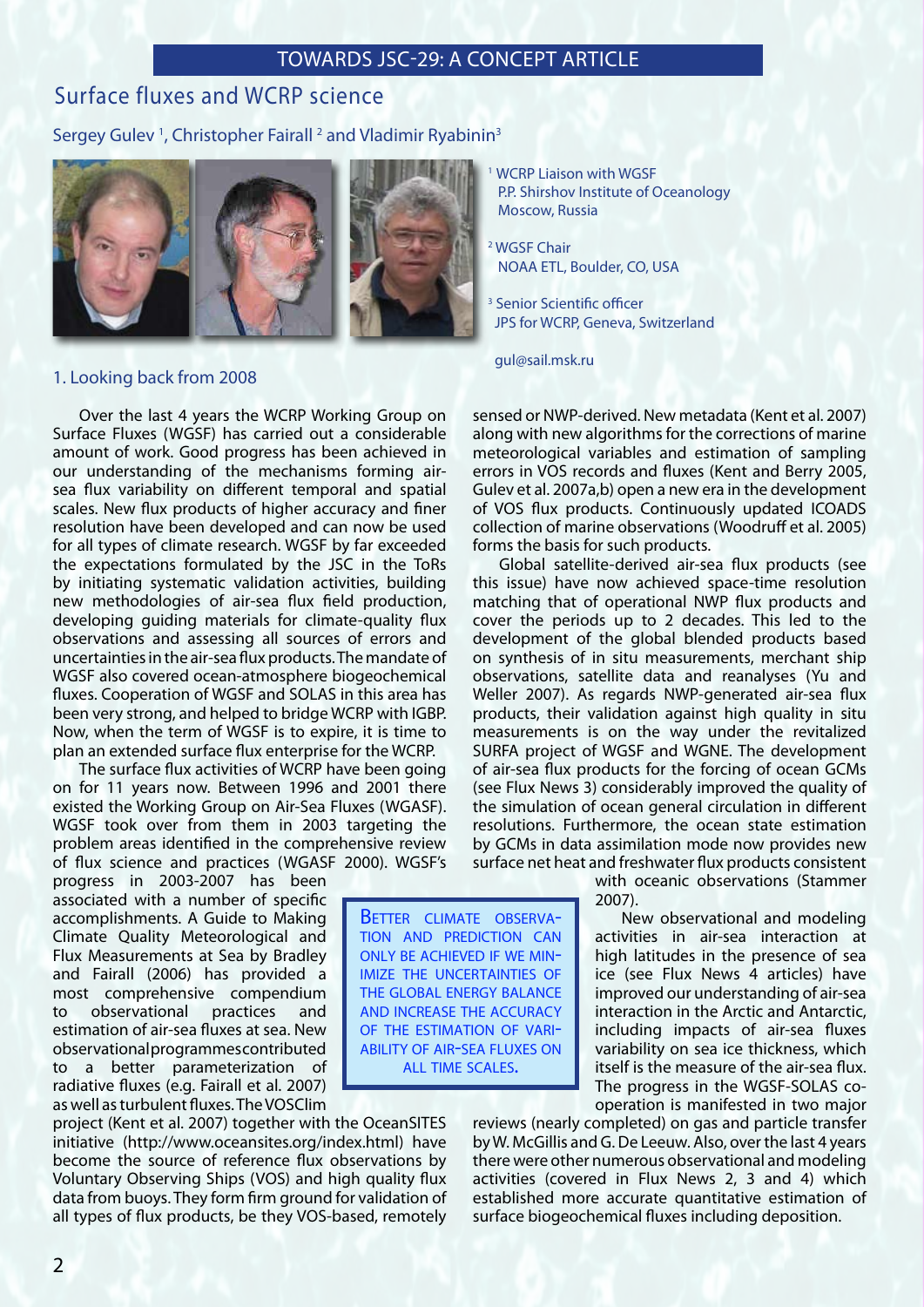#### 2. Surface fluxes adding value to climate observation and prediction

The aim to better observe and predict climate poses new challenges for the air-sea flux community. Firstly,

we need to minimize the uncertainties of the estimates of global surface fluxes and to improve our understanding of the global energy balance. Global residual estimates of Trenberth and Fasullo (2007), Fasullo and Trenberth (2007) and Liu and Xie (2008, this issue) show a possibility of obtaining accurate estimates of air-sea energy balances on global and regional scales, including estimates of meridional transports of mass and energy in the climate system. In order to evaluate such global balance estimates we now need to deliver

surface flux products able to adequately represent them. Secondly, we have to achieve much better accuracy in the estimation of variability of air-sea fluxes on time scales from several years to several decades. This is especially important now when satellites have started to provide global multi-decadal homogeneous radiative flux products at weather-scale resolution (e.g. Zhang et al. 2006). Although, the crucial role that surface fluxes play in climate variability is obvious, a proper quantification of this role is still hampered by insufficient accuracy of surface flux estimates. Progress in this area, if achieved, will allow to extensively analyse surface fluxes in coupled model runs including the future climate simulations. This will help to understand the role of fluxes at the air-sea interface in climate change. In this context, the continuing co-operation with SOLAS will be very important for quantifying the ocean's role in the redistribution of the greenhouse gases, first of all carbon dioxide.

Surface land fluxes, although smaller in magnitude compared to air-sea fluxes (Fasullo and Trenberth

2007), exhibit much stronger spatial differentiation and may play a crucial role in regional climate variability. Although the uncertainties in estimation and parameterization of surface fluxes over land are in many respects different from those of air-sea fluxes, they are also large. The LandFlux initiative launched recently by the GEWEX Radiation Panel in co-operation with the GEWEX Land Surface Study (GLASS) is expected to address this

situation by producing a new generation global, multidecadal surface turbulent flux data product. Importantly, LandFlux is developed in co-operation with the Integrated Land Ecosystem-Atmosphere Process Study (iLEAPS), targeting (among other issues) the mechanisms of gas fluxes over land controlled by vegetation. Similarly to WGSF and SOLAS in the area of air-sea fluxes, LandFlux and iLEAPS provide a comprehensive analysis of both physical and biogeochemical surface exchanges over land.

3. Challenges for a 2008+ WCRP Surface Flux enterprise

Given the complexity of the issues related to surface fluxes over the oceans as well as over land, and the

SURFACE LAND FLUXES PLAY a crucial role in regional climate variability. The LANDFLUX AND ILEAPS provide a comprehensive analysis of both physical and biogeochemical sur face exchanges over land.

necessity to deal with both physical and biogeochemical exchanges at the same time, the WCRP now faces the need to provide more co-ordination in this area. The Working Group on Surface Fluxes can, therefore, be transformed into a group with expertise in all these scientific areas, covering different space-time scales from micro-scale to global and from seconds to decades, and different sources of surface flux estimates (in situ, satellites, NWP). In its new capacity WGSF shall work in a close co-operation with all WCRP

core projects (GEWEX, CLIVAR, SPARC and CliC), panels (WOAP and WMP) and working groups (WGNE and WGCM). The aim of the future working group should be to continuously address the changing requirements of all WCRP research components in surface fluxes and to facilitate the generation of new flux products representing ocean-atmosphere (including sea ice) and land-atmosphere physical and biogeochemical interactions. The inclusion of land fluxes into surface flux work fits in perfectly with the goals of CLIVAR linking, in particular, ocean signals with continental climate variability. Furthermore, the CLIVAR achievements in the evaluation of air-sea flux datasets against in situ observations (Josey and Smith 2006) should enrich the existing surface flux validation activities and initiate new ones. This multitask working group will be more than relevant to GEWEX which currently leads both SeaFlux and LandFlux activities. Finally, such a group will be of benefit to CliC which deals with fluxes associated with both marine and terrestrial cryosphere.

The WGSF in its extended format will undoubtedly

contribute to the existing cross-cutting activities of WCRP. Sea level rise is largely driven by evaporation and precipitation processes. The annual change in the latent heat flux by 1 W/ m2 is equivalent to the oceanic water column of 12 mm. In terms of sea level change, this value is one order higher than the observed rate of change. At the same time, even for the state of the art long-term air-sea flux estimates this accuracy is hardly achievable. Variations

of surface net heat flux during several weeks of the Indian monsoon break cycle may be as large as 100-200 W/m2, however an accurate estimation of this signal requires much better spatial and temporal resolution of the flux fields than that we have now. The skills of the seasonal and decadal prediction crucially depend on the accuracy of estimation and parameterization of ocean signals represented by surface fluxes. Many of extreme weather and climate events are associated with intensive tropical and extra-tropical cyclones. Surface turbulent fluxes in such cyclones may locally amount to 2000-3000 W/

Skills of seasonal and decadal predictions cru cially depend on the ac curacy of estimation and parameterization of ocean signals represented BY SURFACE FLUXES.